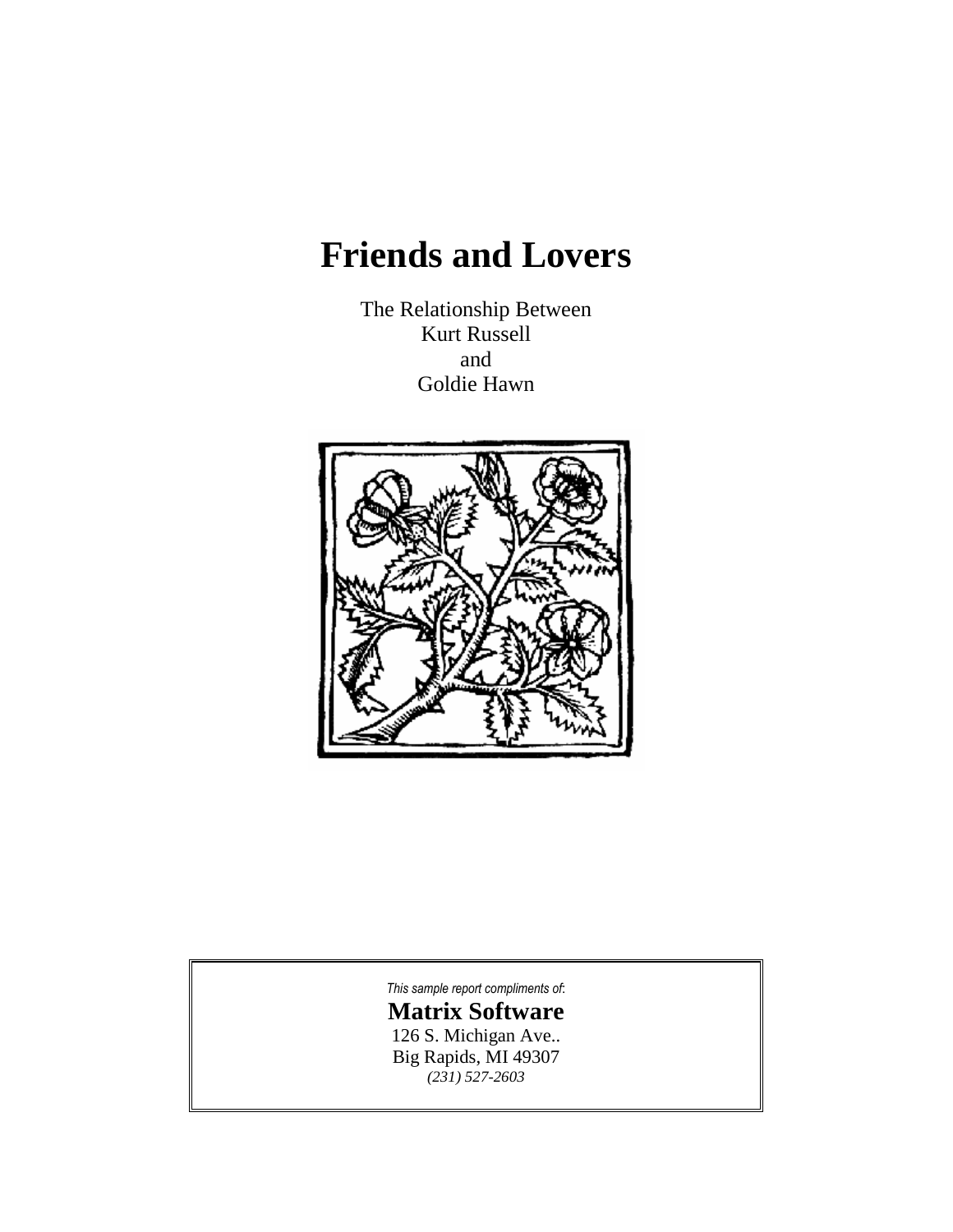# **The Astrological Charts**

**Kurt Russell**

Mar 17, 1951 10:42:00 AM EST+05:00 Springfield, MA 072W35'25" 42N06'05" Placidus House System

| <b>Planet</b> | <b>Sign</b>   | <b>Position</b>    | <b>Hous</b> | <b>House Cusps</b>              |  |
|---------------|---------------|--------------------|-------------|---------------------------------|--|
| Sun           | Pisces        | $26^{\circ}P_115'$ | 10th        | $00^{\circ}$ Ca21'              |  |
| Moon          | Cancer        | 17°Ca16'           | 01st        | $19^{\circ}$ Ca56'              |  |
| Mercury       | Aries         | $02^{\circ}$ Ar19' | 10th        | $10^{\circ}$ Le $26'$           |  |
| Venus         | Aries         | $25^\circ$ Ar25'   | 11th        | $05^{\circ}$ Vi30'<br>$^{(14)}$ |  |
| Mars          | Aries         | 12°Ar06'           | 11th        | $09^{\circ}$ Li $09'$<br>05     |  |
| Jupiter       | Pisces        | $21^{\circ}$ Pi46' | 10th        | 06 21°Sc10'                     |  |
| Saturn        | Virgo         | $29°$ Vi13' R      | 04th        | $00^{\circ}$ Cn $21^{\circ}$    |  |
| Uranus        | Cancer        | $05^{\circ}$ Ca24' | 01st        | $19^{\circ}$ Cp56'<br>08        |  |
| Neptune       | Libra         | 18°Li46' R         | 05th        | $10^{\circ}$ Aq26'<br>09        |  |
| Pluto         | Leo           | $17^{\circ}$ Le50' | 03rd        | $05^{\circ}$ Pi30'              |  |
| Midheaven     | <b>Pisces</b> | $05^{\circ}$ Pi30' |             | $09^\circ Ar09'$                |  |
| Ascendant     | Cancer        | $00^{\circ}$ Ca21  |             | $21^{\circ}$ Ta $10^{\circ}$    |  |

#### **Goldie Hawn**

Nov 21, 1945 09:20:00 AM EST+05:00 Washington, DC 077W02'12" 38N53'42" Placidus House System

| <b>Planet</b> | <b>Sign</b>        | <b>Position</b>              | <b>Hous</b>      | <b>House Cusps</b>        |
|---------------|--------------------|------------------------------|------------------|---------------------------|
| Sun           | Scorpio            | 28°Sc55'                     | 11th             | 27°Sg54'                  |
| Moon          | Gemini             | $26^{\circ}$ Ge24'           | 06th             | 02 $05^{\circ}$ Aq04'     |
| Mercury       | <b>Sagittarius</b> | $20^{\circ}$ Sg44'           | 12th             | $15^{\circ}$ Pi29'<br>03  |
| Venus         | Scorpio            | 11°Sc39'                     | 10th             | $19^{\circ}$ Ar42'<br>04  |
| Mars          | Leo                | $02^{\circ}$ Le $05^{\circ}$ | 07 <sub>th</sub> | $16^{\circ}$ Ta00'<br>05. |
| Jupiter       | Libra              | $18^{\circ}$ Li28'           | 09th             | 06 $07^{\circ}$ Ge34'     |
| Saturn        | Cancer             | $24^{\circ}$ Ca41'           | 07 <sub>th</sub> | $27^{\circ}$ Ge54'        |
| Uranus        | Gemini             | $16^{\circ}$ Ge06'           | 06th             | $05^{\circ}$ Le04'<br>08. |
| Neptune       | Libra              | $07^{\circ}$ Li57'           | 09th             | $15^{\circ}$ Vi29'<br>09  |
| Pluto         | Leo                | $11^{\circ}$ Le47'           | 08th             | $19^{\circ}$ Li $42'$     |
| Midheaven     | Libra              | $19^{\circ}$ Li42'           |                  | $16^{\circ}$ Sc00'        |
| Ascendant     | Sagittarius        | 27°Sg54'                     |                  | $07°$ Sg34'<br>12         |

Copyright 1985-2003 Matrix Software, Inc.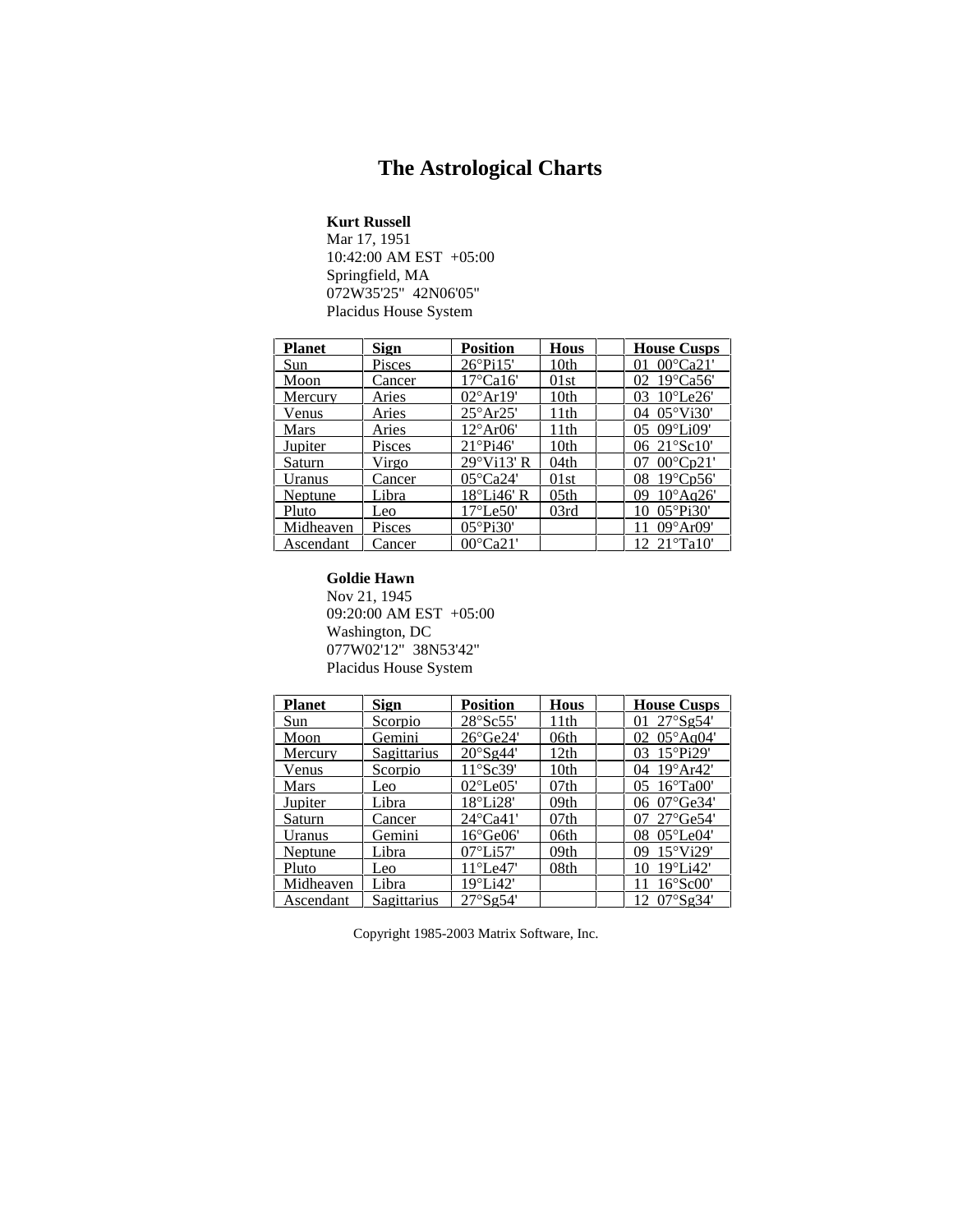# **Astrological Compatibility**

Astrologically, each individual is represented by a chart of the planets and houses at the moment of his birth. By comparing and contrasting the interrelationships of two separate charts, the astrologer can reveal the many ways and many levels that two people relate with each other. This is the astrological art of synastry as it has been practiced for several thousand years.This report analyzes each of the two selected charts and interprets the astrological connections between them. The charts' data, along with planetary positions and house cusps, are printed on the previous page. There are four possible sections to this report, two for each of the charts. Any one of them, or all four of them, will be included here depending on which were requested. For each individual the two possible sections are: 1) How this person approaches relationships. This section considers only the one chart, and is appropriate for all relationships this individual makes. 2) How this person relates specifically with the second person. Here each paragraph interprets a contact between the two charts from one chart's point of view. The text here pertains to this one relationship only, and should be understood in light of the actual nature of the relationship.Remember that every relationship contains points of similarity and harmony as well as points of conflict and discord. Through understanding, it is possible to cultivate and encourage the positive and harmonious, and keep relationships growing and fruitful through the highs and lows of the passing years.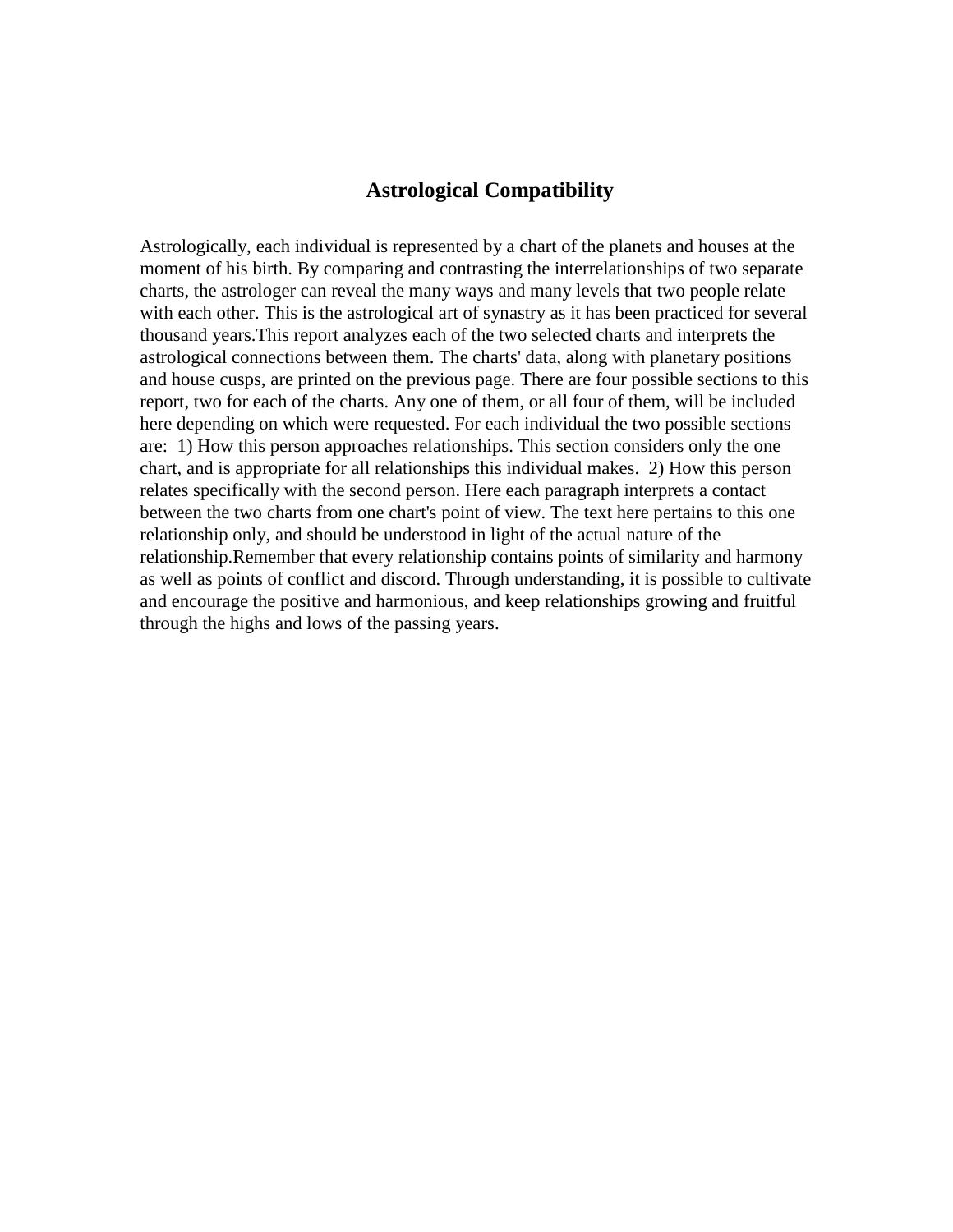# **Report for Kurt Russell How You Approach Relationships**

You are always sensitive to others' feelings, and you pick up on even the slightest change in mood. Life for you is, above all, an experience to be lived and felt, and you find yourself sometimes up and sometimes down. You look to your partner for continual advice and guidance. You prefer a mate who is able to give you an overview or picture of what is happening. It's even OK if your partner runs a tad cool, because you tend to run a little hot... sometimes gushy. You depend on the calm, disciplined advice of a good manager -- which is what your partners often turn out to be.

*Capricorn on 7th Cusp*

You like a partner that is a hard worker, perhaps a little on the serious side -- a mainstay of the community. They may tend to run a little cooler than hot, and this is OK with you. You may benefit from the discipline that an older, more accomplished, life brings to you. You may have a tendency to find your partners restrictive and too serious at times.

*Saturn Ruler of 7th*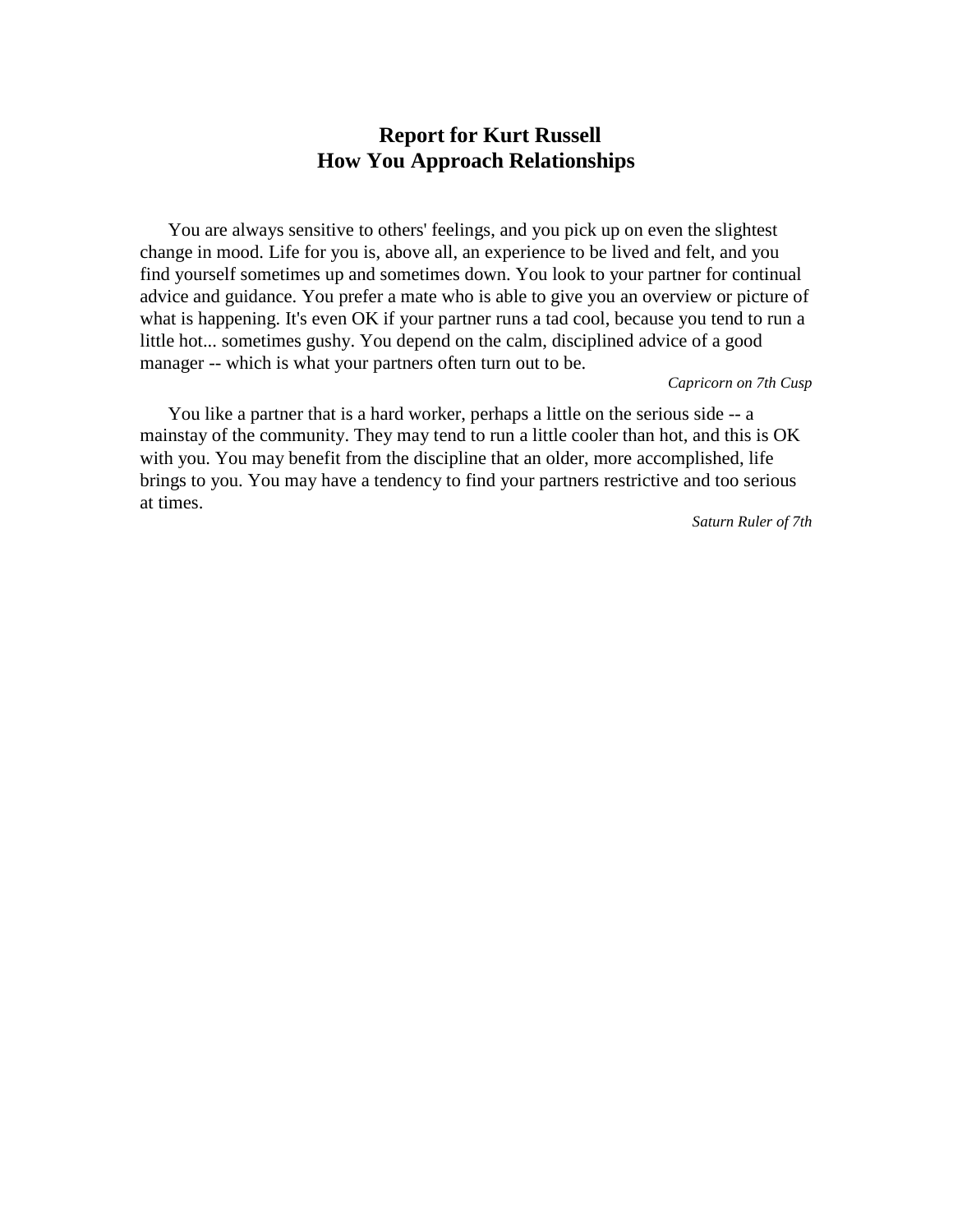# **Report for Kurt Russell Strengths in your relationships**

You have an uncanny sense of justice coupled with an innate ability to interpret the law, whether manmade or natural. This may manifest thru your showing others the way thru, or beyond, the problems in their lives. A practical sense of how to manipulate the opportunities that appear in life.Just plain luck! A natural love for those with more experience or authority. A teacher, or benefactor, is likely.

## *Sun Conjunction Jupiter (orb: 04 28')*

You were born lucky and have never had trouble finding support and approval from others. You may find that working with people is what you want to do for a career. Whether professionally or not, you will find yourself guiding and directing other people in one way or another. You have a way with other people and could do well in advertising, sales... any occupation that works with the public. If anything, you might have had it a little too easy, been a little too lucky.

#### *Moon Trine Jupiter (orb: 04 30')*

You have always had a drive to delve into the unknown. The cosmos has real trouble keeping secrets from you once you have made your mind up to investigate. You have great perseverance and staying power. You work well in a crisis; emergencies of all kinds find you on the spot, ready to testyour mettle. You are brave -- and unafraid of death or people. You do well with investments, property, and other people's money. You have very little sense of propriety and tend to calla spade a spade. You like to get your hands in the real stuff of life, blood and all.

## *Mars Trine Pluto (orb: 05 44')*

You communicate very well, and it is easy for you to give others a feeling for whatever you're thinking. You tend to believe that there is almost no problem that cannot be handled with words, by talking it out. You could be a fine speaker. Your natural sensitivity for the feelings and thoughts of those around you makes you a valued community member. Needless to say, you want a partner who is at home with feelings and -- above all-- likes to talk.

#### *Sun Conjunction Mercury (orb: 06 04')*

A passionate one. You love it when a crisis emerges and threatens to shatter the normal routine, because you yearn for a chance to undergo really profound changes. You're like the survivalists who wish the world would stop pretending and get down to the nitty-gritty. Fiercely loyal, you would rather see a relationship through hell and high water than abandon it. You delight in emotional confrontation, intense conversations, and secrets of all kinds.

#### *Venus Trine Pluto (orb: 07 35')*

You are comfortable with your sexual identity, and tend to be emotionally well balanced. There is a natural rhythm in the way you handle the day-to-day problems of work and play, with the result that you are capable of sustained effort. These same qualities affect your relationships too. They tend to be harmonious and long lasting.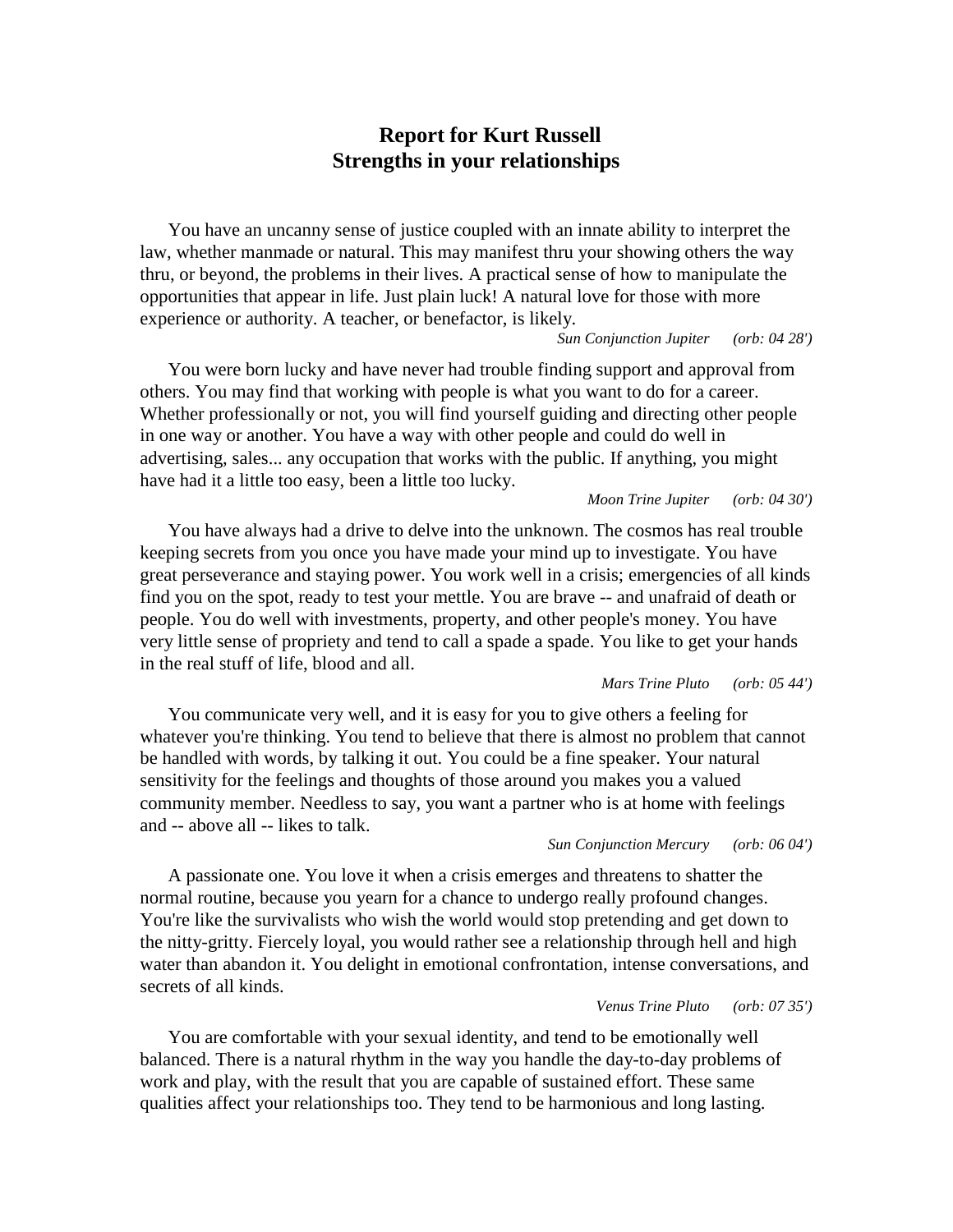*Moon Trine Sun (orb: 08 58')*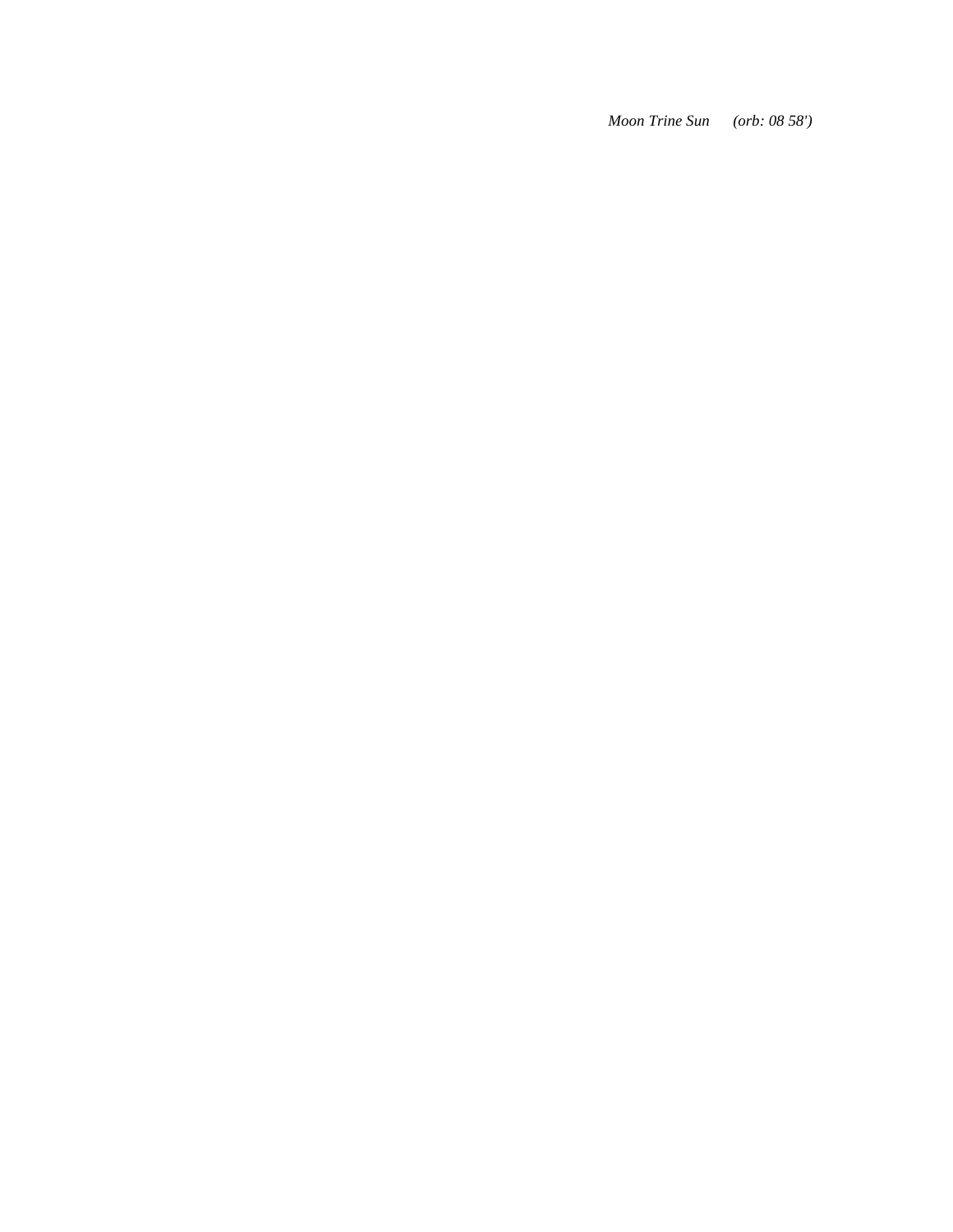# **Report for Kurt Russell Challenges in your relationships**

You may choose to pursue a dreamy idealism at the expense of more mundane concerns. Somehow you always manage to pit your ideals against the actual reality of the situation. Is itescapism or vision? Probably some of both. You will need a partner who can bring things into focus without shattering your gentle dream world. There may have been some rather harsh realities connected to your upbringing. You may find yourself putting the feminine principle on a pedestal.

## *Moon Square Neptune (orb: 01 29')*

Often, through no fault of your own, you find yourself at odds with authority, the law, and conventions in general. Maintaining a good self-image may be difficult. There is a tendency to leave things unfinished, or to not do a thorough job. Success for you comes thru hard and precise work. You need a partner who will work with you while you find your own way.

## *Sun Opposition Saturn (orb: 02 58')*

Everyone would agree that you make a good critic, although not everyone would agree that you are always fair. You don't like opposition. In conversations, you may find yourself squelching others' points of view. You have great mental endurance and tend to involve yourself in projects that most would find tedious. You like repetitive work. *Mercury Opposition Saturn (orb: 03 06')*

Everyone can testify to your brilliant mind, but most would also find you somewhat erratic and unpredictable. You don't always have the follow-through you pretend to have. You tend to change your mind in the middle of a project and go rushing off in some new direction. You are to some degree the victim of your own whims. You have trouble finding practical uses for your plentiful insights.

## *Mercury Square Uranus (orb: 03 06')*

It may have been hard to get emotional support over the years, and your temper has not always been a help to you. You have had to work a lot of problems out for yourself. While you do have a lot of motivation and energy, often there is some difficulty in getting it channeled in useful directions. Sometimes you feel that others don't like you. You require a partner that can give you lots of emotional support. There could be a basic ambivalence with your mother, or with women in general. You may not feel like working.

## *Moon Square Mars (orb: 05 11')*

Everyone who comes to know you will remark on your high ideals. You are indeed a beautiful soul, and you probably suffer many disappointments. Friends may see you as unrealistic and otherworldly, afraid to put your dreams to the bitter test of life and actuality. Those close to you may feel that your continual disappointments are a deception on your part, a refusal to face life.

*Venus Opposition Neptune (orb: 06 39')*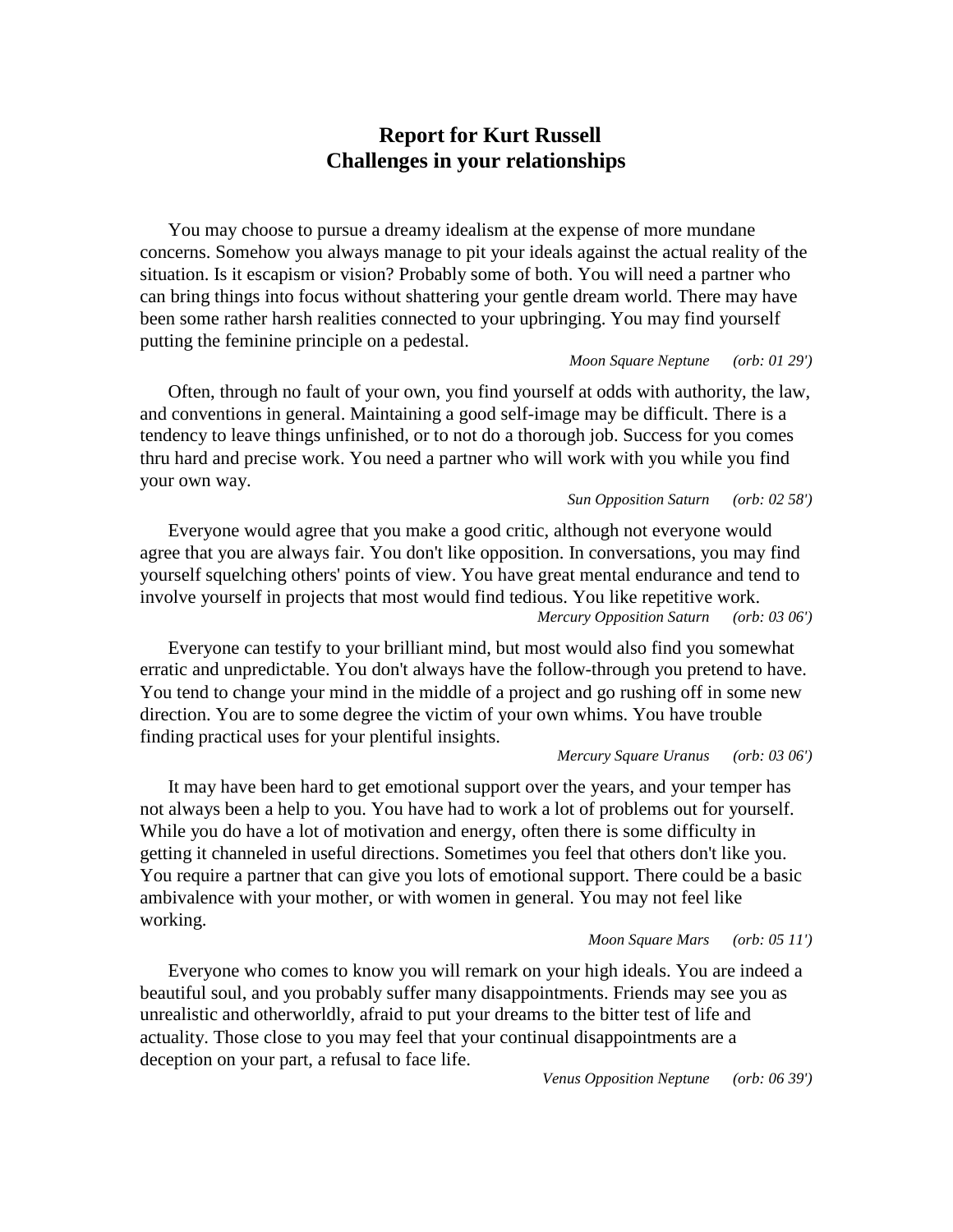You sometimes have trouble distinguishing between your dreams of life and the actual reality. Or you lack the discipline to make those dreams real, to work to make reality be as you always dreamed it could be. This could lead to unreasonable expectations of other people, especially your lover. A tendency to daydream finds you with a number of false starts. You are easily distracted and have difficulty carrying things through to the finish. You may worry about being deceived by others.

*Mars Opposition Neptune (orb: 06 40')*

You have a real temper and are prone to sudden outbursts. You insist on being independent, having your own way, and sometimes this is against your own best interests. You're either fast and furious, or not there at all. A gentle partner who can forgive, and most of all forget, would be a blessing. A lot of this stems from the insecurity you have concerning your emotional life.

## *Mars Square Uranus (orb: 06 41')*

You have mixed feelings when it comes to other people. You can't live with them and you can't live without them. You are used to a high degree of emotional tension. People may misinterpret your emotional chargedness as aggression or disapproval, when in fact that's just the way you are. They may not support your values. You long for a smooth relationship, but if you look at your history it's been a rocky road indeed. You may have trouble locating an environment where you feel comfortable and can flourish. *Moon Square Venus (orb: 08 08')*

You may be somewhat of a rebel, with a history of going up against authority. You like to stand alone -- an outrider at the fringe of society -- like the old-time outlaws. You have a knack for separating yourself from the herd. You end up as the loner, although this is not always what you want. You need a partner in this life, a go-between for you and the status quo.

*Sun Square Uranus (orb: 09 10')*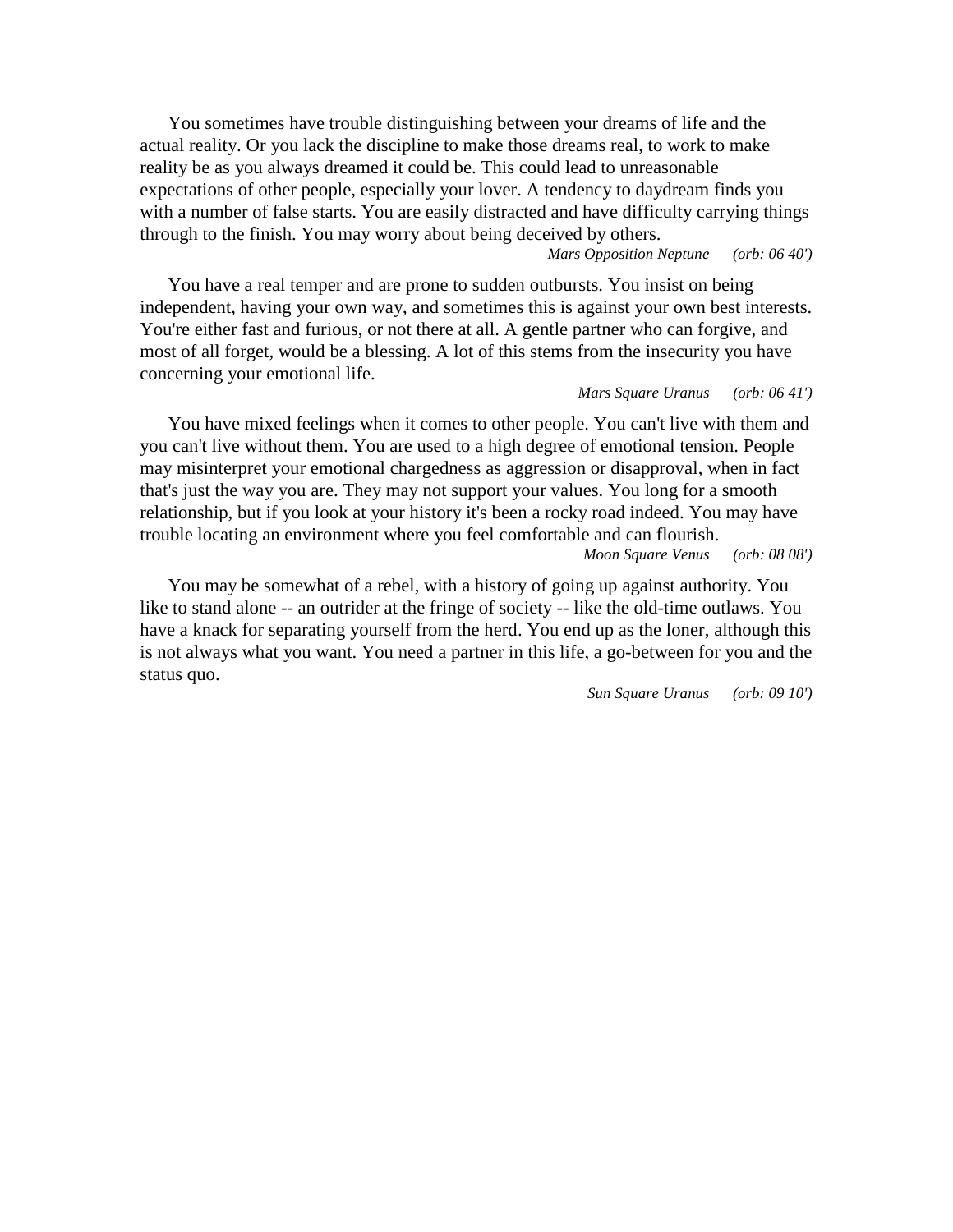# **Report for Kurt Russell Your Relationship with Goldie Hawn**

She has a healthy psychological effect on you. You probably have long and involved discussions, perhaps secluding yourself from the rest of the world for a time. Through knowing her you feel more accepting of the way life and the world are. She is supportive of the tendency in yourself to forgive and forget, to suffer the pangs and arrows of life in favor of its better qualities. When you are with her, you can become very accepting, tranquil, almost sweet.

## *Her Moon in Your Twelfth House*

Meeting Goldie has got to be good for you, at least for your health and personal habits. She is sure to give you a hand at implementing all those many projects that you have never gotten around to doing, like eating better, cutting down on this, and so forth. She is really able to get you to work on taking care of these kinds of details. And she cares for you in about every way you could imagine. Where else could you get this kind of service? In many ways she is your own conscience come alive. Working hand and hand with her should take a great burden off your mind.

## *Her Sun in Your Sixth House*

When the two of you get together for an intensive talk session, watch out.You love to discuss the details of work and matters relating to your health, self-improvement, and general well-being. She brings out ideas on how to improve and care for yourself. On the down side, both of you can slip into a very critical vein, especially of others. You may find yourself working together in some editorial or managerial capacity. *Her Mercury in Your Sixth House*

Goldie appreciates your sense of self -- the way you feel and express yourself. She is proud of you and always urges you on to greater heights of creativity and self-expression when you are with her. Through her you may discover that you are more of an artist or performer than you had imagined. There is much affection and plain old good feelings. Great love potential. A healthy relationship. You also may have similar views when it comes to ideas about animals and children.

#### *Her Venus in Your Fifth House*

Goldie could be a positive asset when it comes to business and financial concerns. She can provide drive and may push you to improve yourself, make more money, etc. There is incentive here for you to respond to whatever opportunities may be latent in your situation. You may become more active in this regard as a result of this relationship. Money and possessions get a boost. The relationship may involve some jealousy and possessiveness.

#### *Her Mars in Your Second House*

Goldie tends to lead you out of yourself, and urges you to make greater efforts, to reach out and express yourself. You may overdo. Certainly she is a key person as regarding how you view and feel about yourself. Through her you have come to experience more confidence and happiness. You are proud to be with her and, most of all,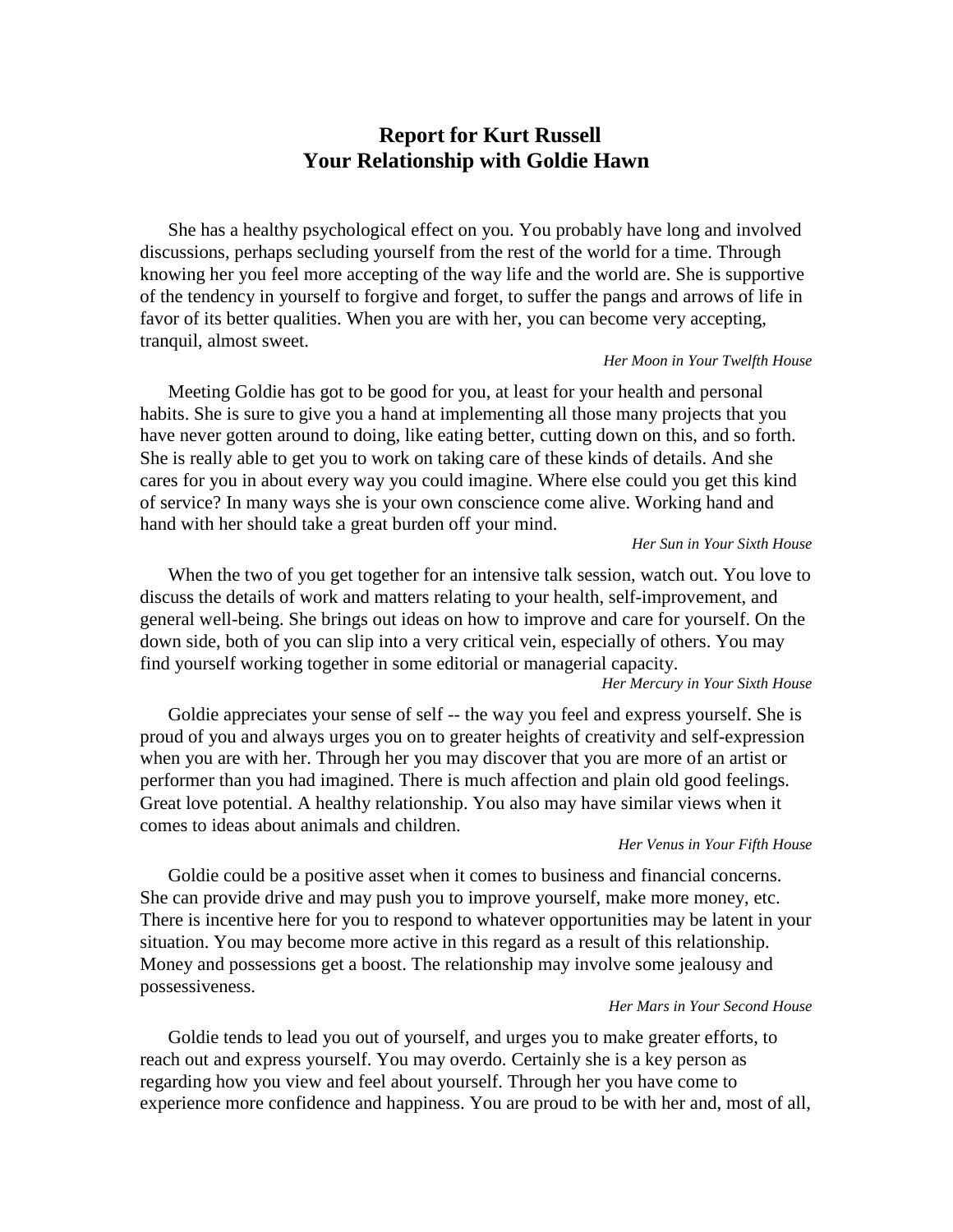she is just fun to be with. Children and animals are two things you share. There may be a tendency to spend all at once. You feel creative and artistic around her.

## *Her Jupiter in Your Fifth House*

This could be an expensive relationship, for Goldie can't help but put your resources to the test. She may not value you to the degree that you would like her to, or she may not respond to what you feel are your better qualities. This can leave you feeling cold and disappointed. The charm that others may find intriguing is wasted on her. This is not to say that this will not be a worthwhile relationship, but it will not be supportive in any normal sense of that word.

## *Her Saturn in Your Second House*

She may be responsible for introducing you to new ideas about forebearance and patience. Her insights into your psychology, as well as mankind's, are worth taking a very careful look at. Goldie has an unusual ability to put you in touch with your own sense of compassion and love for other people. She can offer new solutions that could help you cross beyond a lot of petty doubts and fears, and find a deeper commitment to truth and goodness. She brings out the saint in you.

# *Her Uranus in Your Twelfth House*

You share a sense of the unity of life, and this could mean a very happy, almost dreamy domestic scene. There is a tendency to lose yourself in dreams and fantasies, so strong is your imagination when you are together. You could make very beautiful music together. You may have to be a little careful not to get carried away with all of this and neglect your responsibilities (the details of life).

# *Her Neptune in Your Fourth House*

Knowing Goldie can have a revolutionary effect on your thinking processes. The two of you probably have intense and passionate conversations that cut through the mundane and get right to the nitty-gritty. She is challenging, and it is more likely that there are arguments than not. She can see through any pretense and knows just how it is with you. Your speaking, thinking, and writing habits may undergo a major transformation from her influence.

# *Her Pluto in Your Third House*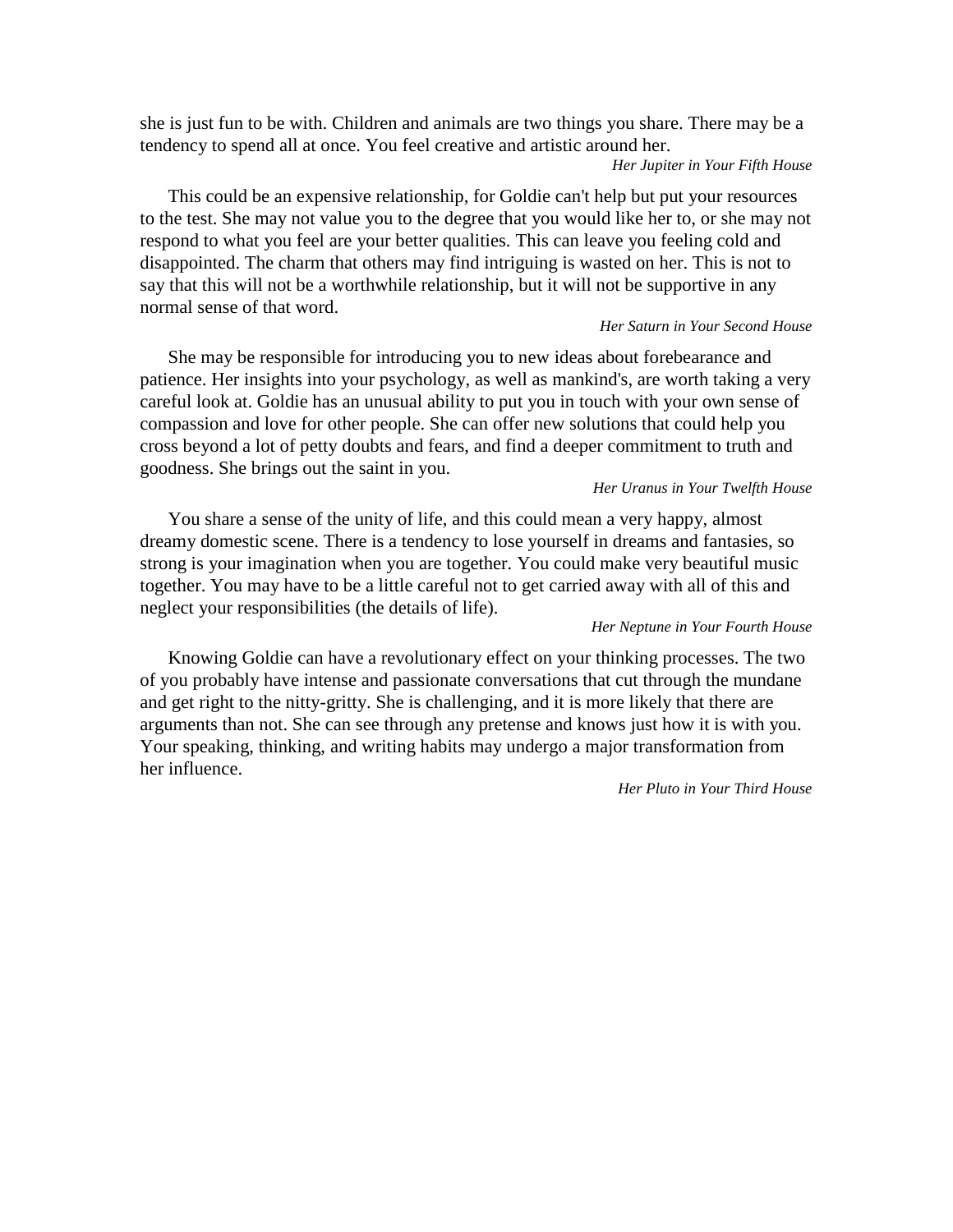# **Report for Kurt Russell Strengths in your relationship with Goldie Hawn**

She is a real driving wheel for you when it comes to your writing and speaking skills. She can push you to be more articulate, even eloquent, than would otherwise be the case. Conversations with Goldie are always wordy and animated, at least from your end. You may find it easy to put her feelings into words.

## *Your Mercury Trine Her Mars (orb: 00 13')*

This could be a very passionate and intense relationship. You find that you are always pushing her to face herself, putting her through changes. She probably finds this exciting. There is a strong sexual attraction to all of this. This could be a good business combination, if caution is exercised.

*Your Mars Trine Her Pluto (orb: 00 18')*

This is about as close to a mutual admiration society as any two are likely to get. Goldie is very supportive of your values and ideals. You might even feed on this. You have always felt simple admiration and love for her. You just like the way she feels. *Your Venus Sextile Her Moon (orb: 00 59')*

This could be a real working relationship. Goldie has an organizing effect on you, and brings discipline and good sense to any project the two of you engage in. Although somewhat cool and conservative, this has every sign of being a very durable relationship. *Your Sun Trine Her Saturn (orb: 01 33')*

This is an easygoing relationship with plenty of give and take on both sides and very little friction. There is a tendency to identify with one another, and you both have a great deal in common.

*Your Sun Trine Her Sun (orb: 02 41')*

You find it easy to talk to (sometimes at) Goldie, and you think about her a lot. She encourages you mentally, and may support some communication project you are involved in -- speaking, writing, etc.

*Your Mercury Trine Her Sun (orb: 03 23')*

Goldie Hawn always seems to come up with a new feeling for life when you get behind her. You seem to push her to break through the humdrum and have new experiences. You understand how to move her to get out of herself and experience new things.

*Your Mars Sextile Her Uranus (orb: 04 01')*

You find Goldie's way of thinking and speaking just to your taste. You have a natural sense of appreciation for her mind and the way she communicates. She has a knack for putting your own ideals and values into words. You probably have fantastic conversations.

*Your Venus Trine Her Mercury (orb: 04 41')*

You are wholeheartedly supportive of Goldie's values and ideals. You are her best fan. She is always appreciative of your feelings and moods, with the result that you feel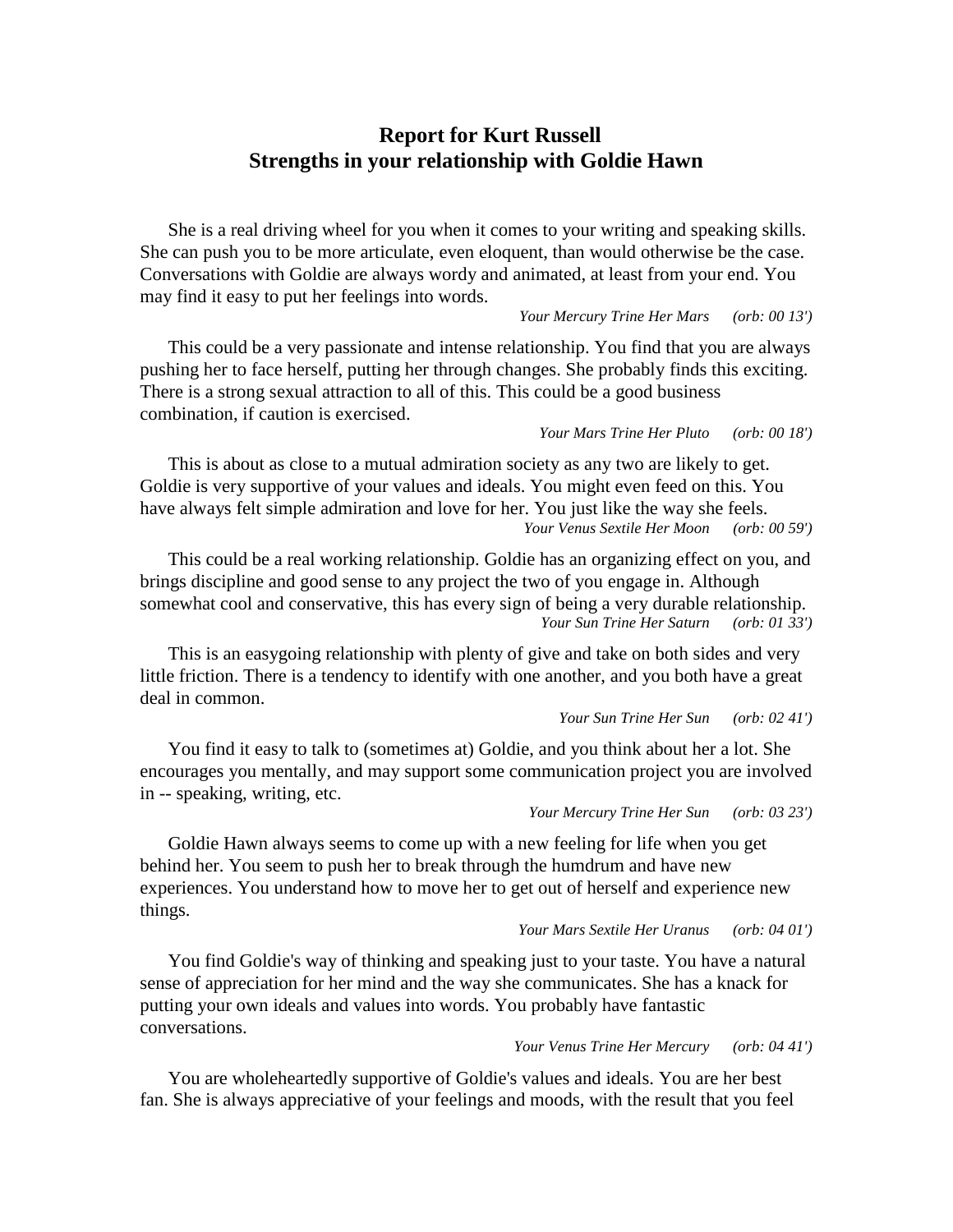very much valued. This is a very nice arrangement.

*Your Moon Trine Her Venus (orb: 05 38')*

You understand her emotions and like the way Goldie feels about life. She can really move you to take action and accomplish things. There could be a shared love of sports, even a competitive feeling. This could be a long and romantic relationship.

*Your Sun Trine Her Mars (orb: 05 51')*

This is a good working relationship. Goldie tends to bring a real sense of discipline and order into your life. You feel like making a sustained effort when you are with her.<br>You can't help but support her sense for organization and order.<br>*Your Moon Conjunction Her Saturn* (*orb*: 07 25')

*Your Moon Conjunction Her Saturn (orb: 07 25')*

Goldie may be a real help when it comes to disciplined thinking, mental organization, and study in general. You are able to talk about her problems easily. You are able to put into words situations in which she finds herself.

*Your Mercury Trine Her Saturn (orb: 07 37')*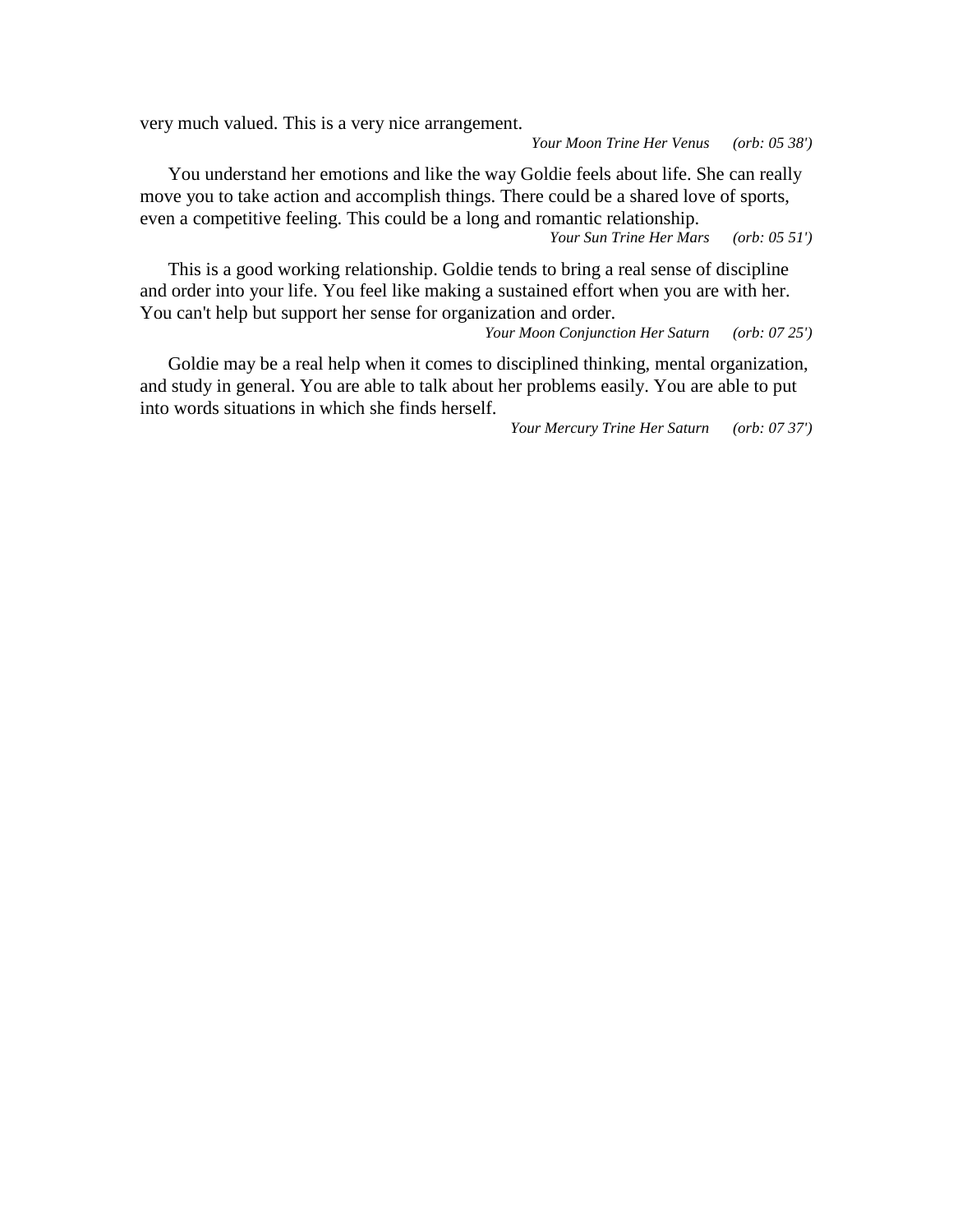# **Report for Kurt Russell Challenges in your relationship with Goldie Hawn**

You find that it is easy for you to hurt her feelings, or she takes offense easily, with the result that she is not always as supportive of you as you might wish. You both waste a lot of time holding out against the other. You may feel that she ignores you.<br>*Your Sun Square Her Moon* (orb: 00 09') *Your Sun Square Her Moon* 

She may have a tendency to throw cold water on your enthusiasms and hurt your feelings. You may not take her problems seriously enough to suit her, and she may tend to restrict your natural sense of love and appreciation. There is cold-war tension to this relationship.

# *Your Venus Square Her Saturn (orb: 00 43')*

Goldie may feel that she doesn't have your support when it comes to matters of career and life direction. There may be hard feelings. You may find the decisions she makes upsetting to you emotionally. Her basic philosophy of life can sometimes be at odds with the way you are feeling.

#### *Your Moon Square Her Jupiter (orb: 01 12')*

You may feel that Goldie is a hopeless dreamer, and you may refuse to get behind what you term escapism on her part. Your own ambitions run counter to her own sense of mystery and idealism. She may disappoint or deceive you.

*Your Mars Opposition Her Neptune (orb: 04 09')*

She may not always think highly of you and is not afraid to let you know when this is the case. You may sometimes tend to discount what she says and squelch communication. You don't always like what she thinks.

*Your Sun Square Her Mercury (orb: 05 31')*

Problems could arise from Goldie's feeling that you have no sympathy for her dreams and ideals -- her more imaginative side. Perhaps you just refuse to discuss these aspects of life with her.Whatever happens, it makes for some disappointing situations. You may not be able to think clearly when you are together.

*Your Mercury Opposition Her Neptune (orb: 05 38')*

It's no secret that you and Goldie can have communication problems. You may find her lack of support for what you say and think unfair and hard to accept. Yet it is a two way street -- often your thoughts and ideas rub her the wrong way too. They are contrary to the way she feels about things, and she finds it difficult to be encouraging at times. *Your Mercury Square Her Moon (orb: 05 55')*

Timing could be off between the two of you. Your drive and ambition fail to link up with her ideas of career and success. You may feel that she is not a good decision-maker and tends to squander your assets.

*Your Mars Opposition Her Jupiter (orb: 06 22')*

The two of you feel a lot of attraction for each other, but often as not you end up at opposite ends of the couch. You may not appreciate her more aggressive nature or the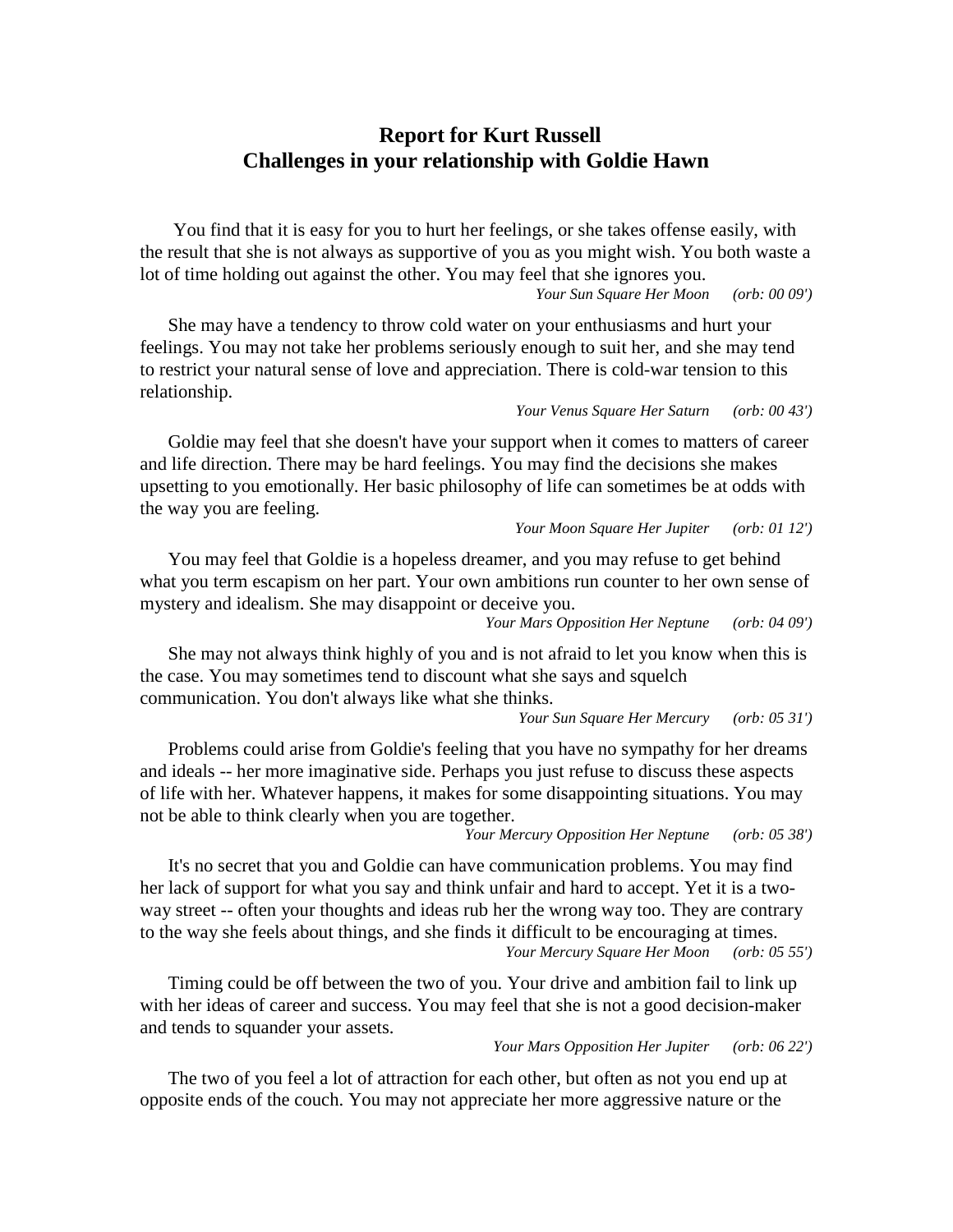way she acts. You may not like the way she makes you feel. She feels unappreciated. *Your Venus Square Her Mars (orb: 06 41')*

Romance aside, this is not a good combination for any business relationship. You are not very appreciative of her decision-making, and you probably seldom take her advice when it comes to career decisions. She may persevere against your best wishes, with the result that she may tend to overdue, overspend, and get carried away.

*Your Venus Opposition Her Jupiter (orb: 06 57')*

You won't support what you feel are unrealistic notions and fantasies on her part. Her escapism does nothing for you. You feel she should learn to be more down to earth and practical. There can be much disappointment, and possibly deception, with this combination.

*Your Moon Square Her Neptune (orb: 09 20')*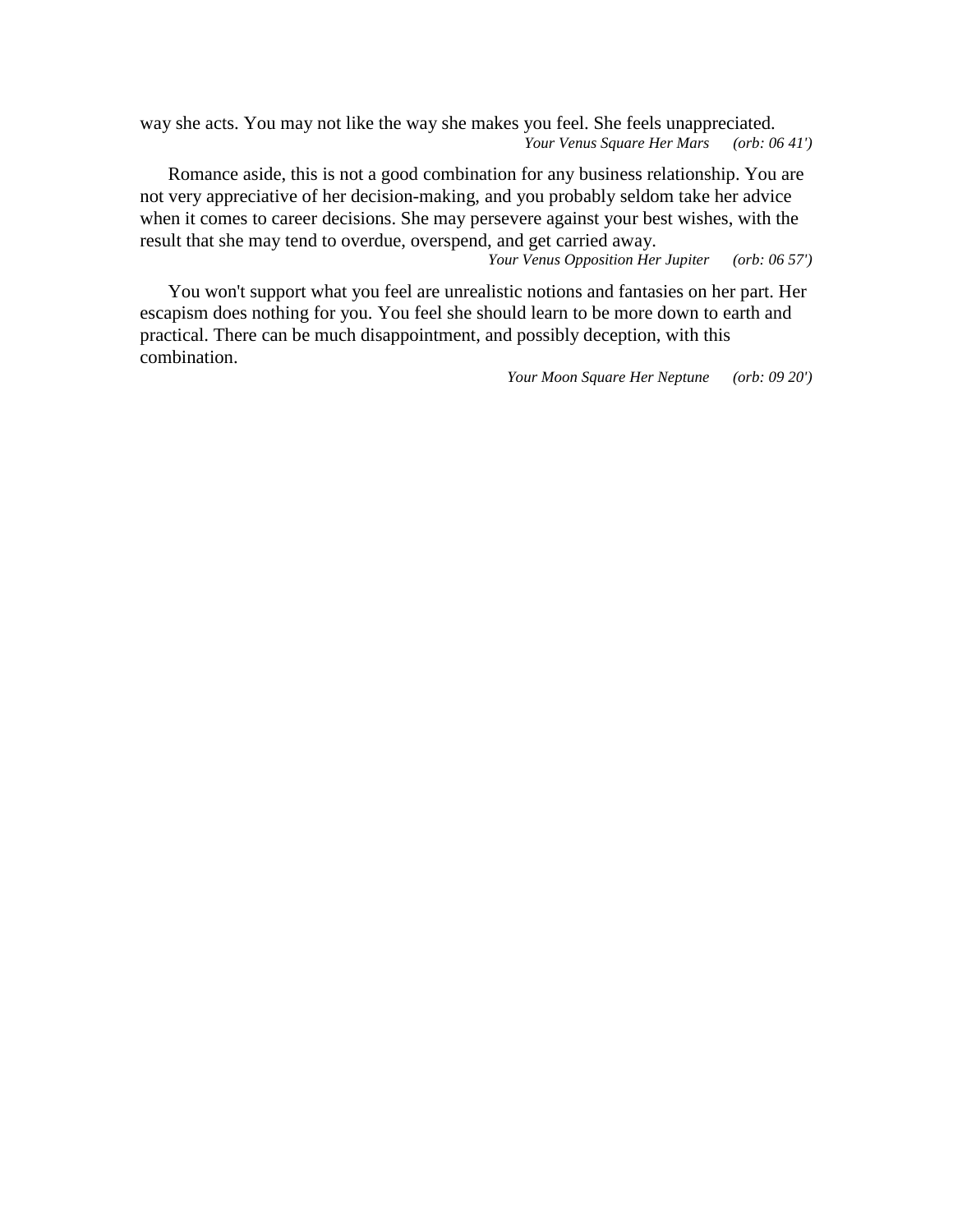# **Report for Goldie Hawn How You Approach Relationships**

Your manner of relating to others is open and direct, and you somehow always manage to get right to the heart of things. No sidesteps. Everyone knows where you stand because your heart is always right there on your sleeve. On meeting you, one might expect that you would seek out another no-nonsense and serious type as a mate. Not so. You find relief from your own single-mindedness with someone who is, above all, fun and easy to talk to; talk and mental stimulation are things you really enjoy. The fact that they are a bit of a lightweight, always on the move, and even a bit frivolous, doesn't bother you one bit. You're delighted.

## *Gemini on 7th Cusp*

Above all, you have a need for partners that are bright, witty, and that like to talk and communicate. You must have mental compatibility before you get serious about someone. Aside from talking, you like others who are interested in speaking and writing. *Mercury Ruler of 7th*

Relationships are always deeply moving experiences for you. You have powerful feelings and can't seem to hide them from others. You're OK when alone, but as soon as you get with a group you can't seem to ignore what you feel. Everything has the tendency to get right to your gut. Marriage is almost unavoidable, so important a role will it play for you. And the road to (and through) marriage is more likely to be turbulent than tranquil. You are committed to all relationships with all your heart. You would make an excellent marriage counselor once you learn to manage your own situation.*Mars in 7th House*

You approach relationships with great caution and may even shy away from them. They are not something you are apt to take lightly. If you do enter into one, it is a very solemn business with you, even downright religious. You insist that any bond be a strong one and based on the most serious of reasons. You might just find it easier to join with God and live a religious life than to take a living partner. Not much given to flings, you may prefer to marry late or be involved in a marriage where one partner is much older than the other. Your social life may include priests, ministers, monks, and other very disciplined folks.

*Saturn in 7th House*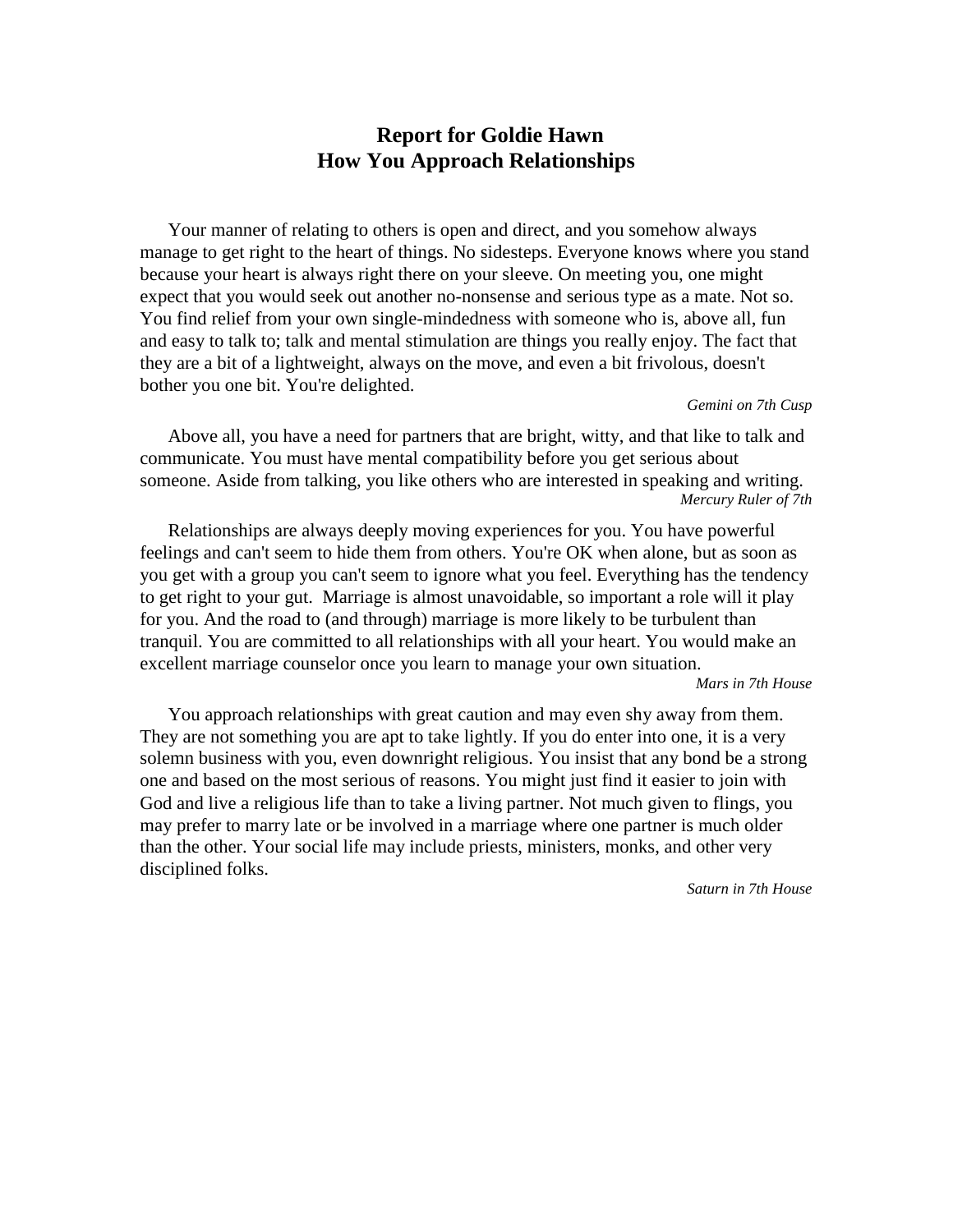# **Report for Goldie Hawn Strengths in your relationships**

You are a great problem-solver, and can always think of a way to do almost anything. Your friends know you to be fair, and your integrity is unquestionable. You may find yourself interested in legal matters, publishing, philosophical and religious subjects, and would make a good teacher or instructor. Scientific investigation would interest you. *Mercury Sextile Jupiter (orb: 02 16')*

You have great emotional control, and this allows you to pace yourself in ways average people cannot. You can keep control when others lose it. This suggests the capacity for sustained effort on your part which may manifest in a natural athletic ability. Your relationships, which tend to be long lasting, are easy going. There is an accent on leadership and masculinity.

#### *Sun Trine Mars (orb: 03 10')*

A real love of science and natural laws. You are a hard and tireless worker with absolute determination and the ability to carry great projects through to completion. Always the protector to all those you come to know, you tend to have long and secure relationships. Since you are a natural conservative, those older than yourself (authority figures) tend to benefit you.

*Sun Trine Saturn (orb: 04 14')*

You are very skilled and exhibit great artistry in whatever you do. Your work is always well organized and efficiently produced. You are driven to accept more and more responsibility, which is not a burden to you. This is a sign of excellent managerial ability. You're in it for the long haul and are a good example of what real discipline looks like. *Mars Conjunction Saturn (orb: 07 24')*

You were born lucky and have never had trouble finding support and approval from others. You may find that working with people is what you want to do for a career. Whether professionally or not, you will find yourself guiding and directing other people in one way or another. You have a way with other people and could do well in advertising, sales... any occupation that works with the public. If anything, you might have had it a little too easy, been a little too lucky.

*Moon Trine Jupiter (orb: 07 56')*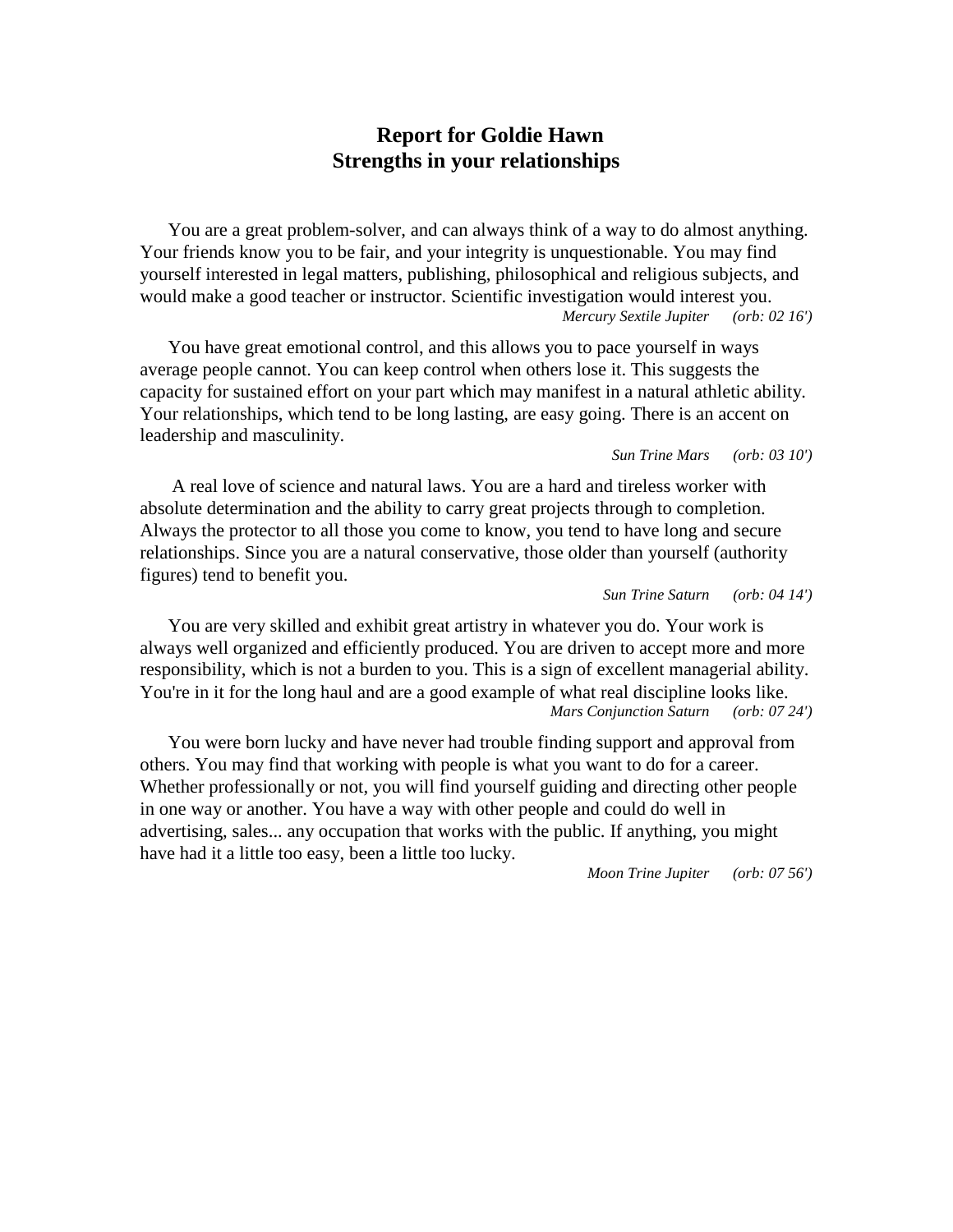# **Report for Goldie Hawn Challenges in your relationships**

Power struggles are no stranger to you. You tend to put off confrontations until they build up and then explode, kind of like having your own built-in volcano. You probably have considerable emotional tension and a strong sexual drive. Your flair for secrecy could find you with more than one lover, several affairs.

*Venus Square Pluto (orb: 00 09')*

Everyone can testify to your brilliant mind, but most would also find you somewhat erratic and unpredictable. You don't always have the follow-through you pretend to have. You tend to change your mind in the middle of a project and go rushing off in some new direction. You are to some degree the victim of your own whims. You have trouble finding practical uses for your plentiful insights.

*Mercury Opposition Uranus (orb: 04 38')*

You don't always say just what you mean. For that matter, you may sometimes not even know how you feel about something. You tend to envy people who can always put their finger on how they feel. It can be hard for you to talk about your feelings. Any partner will have to understand this about you. Are you often moody? Yes, probably. *Moon Opposition Mercury (orb: 05 40')*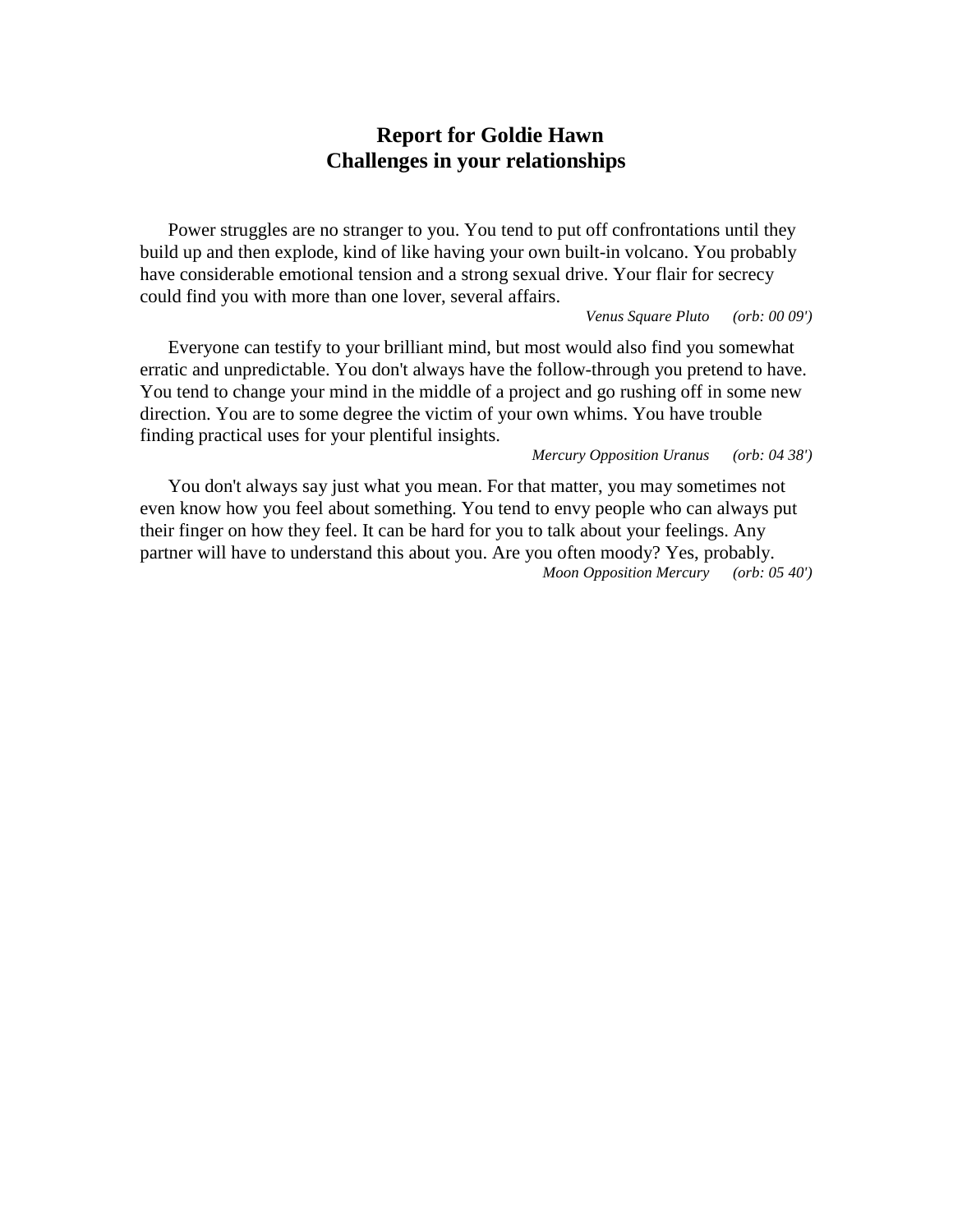# **Report for Goldie Hawn Your Relationship with Kurt Russell**

The two of you may work together in the public eye. From the very first, you saw that he was a natural complement, and you knew that you could always count on his support. You might actually form some kind of business partnership. He seems to respond to your every mood. There is real harmony between the two of you. Others could come to depend on your relationship for reasons of their own.

## *His Moon in Your Seventh House*

At last, someone you can really talk with. You should have become instant friends from the very start. Kurt is the kind of person that is intellectually stimulating. Together you could spend great amounts of time exploring ideas and concepts, taking walks, and even short trips. Talking until dawn is not impossible with him. The platonic thing was there from the start, and there is a sense of the brotherly and sisterly between you. Even if lovers, you will always be first and foremost, good friends.

## *His Sun in Your Third House*

He is a talker, and you're no slouch yourself. When the two of you get together there is little room for anyone else in the conversation. You both connected intellectually and mentally from the very beginning and seem to have a world of things to discuss. When you can't get together, you may talk on the phone or write voluminous letters to one another. Communication is so strong between you that it is possible for you to team up and collaborate on writing or speaking projects. Take the show on the road. *His Mercury in Your Third House*

He seems to appreciate your more domestic and homey qualities. He likes the way you feel, physically and emotionally. Kurt tends to bring out the parent or protector in you and tends to banish your thoughts of coolness and distance. You have thoughts of home life and domesticity when you are with him. The idea of putting down roots, settling down, and just living life takes on value through knowing him.

*His Venus in Your Fourth House*

Kurt is quite direct and may tend to come on strong, even to the point of aggressiveness. Or, he may evoke a strong verbal response on your part. Whatever the effect, you will find that interchange with him has the result of moving you to think and to have new ideas. Communication will be brisk and may involve lots of emotion. You could find all of this refreshing, inspiring, and just what you need to set you going on some project involving writing or communication.

#### *His Mars in Your Third House*

Conversations with Kurt are more than just stimulating. You find them instructive, producing solutions to questions that you may have wondered about for years. He seems to have a knack for guiding you in just the right direction. You admire his mind and good judgment. He may encourage you to speak, write, and in some way communicate to a fuller extent.

*His Jupiter in Your Third House*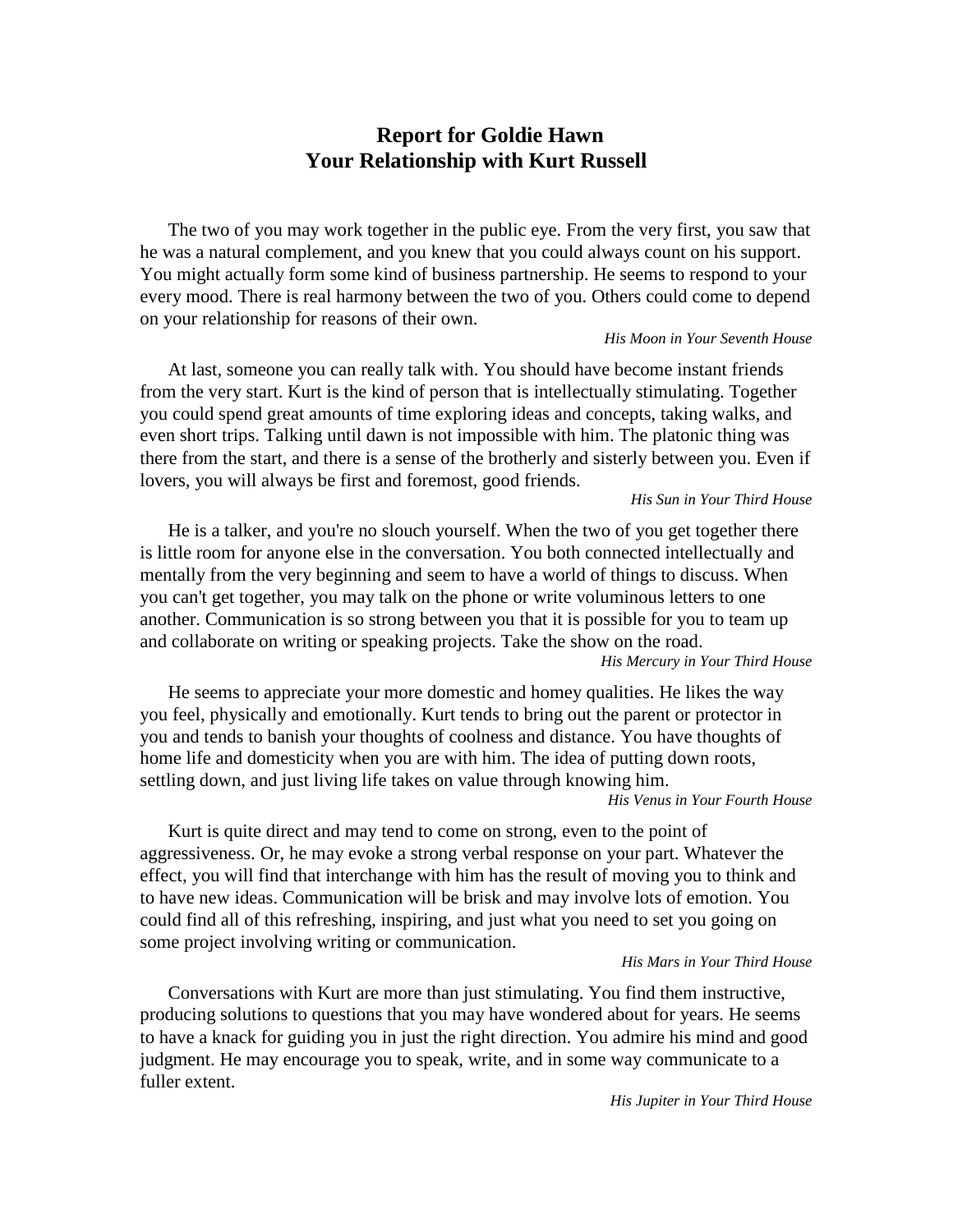You are going to have to put your money where your mouth is when it comes to matters of truth or morality, for Kurt will tolerate nothing but a straight gate. You will tow the line. He could be a great help to you in separating the wheat from the chaff from among your many philosophies or grand ideas. On the other hand, you could get the idea that you are immoral just because you don't happen to be as strict as he is. It may be difficult to travel.

#### *His Saturn in Your Ninth House*

You may have met in an unusual, unexpected way. There is always this sense that he may vanish as quickly as he appeared. You never are quite sure what he is about to do next. There is a strong possibility that Kurt was a key to introducing you to new people or a new crowd. Time spent together is fun and filled with a sense of adventure and discovery. He is good at sharing new ways to approach people and relationships. *His Uranus in Your Seventh House*

Here is someone with whom you share a broad and far-reaching vision. Together the two of you are transported by late- night discussions and common dreams. He brings out the eloquent in you, and when you are with him you sense that you are part prophet and visionary. Your religious and philosophical ideas are in fine tune. There is a very heady kind of romance here.

#### *His Neptune in Your Ninth House*

This relationship is passionate and intense. You can't ignore Kurt, and he knows how to get right to you with a single glance. He won't put up with excuses or habits of yours which are a waste of your time or money. He is not afraid to get right in there and change you himself. He doesn't ask your permission to do the obvious. This may result in a real power struggle for you both. On the other hand, this could be a powerful business relationship.

*His Pluto in Your Eighth House*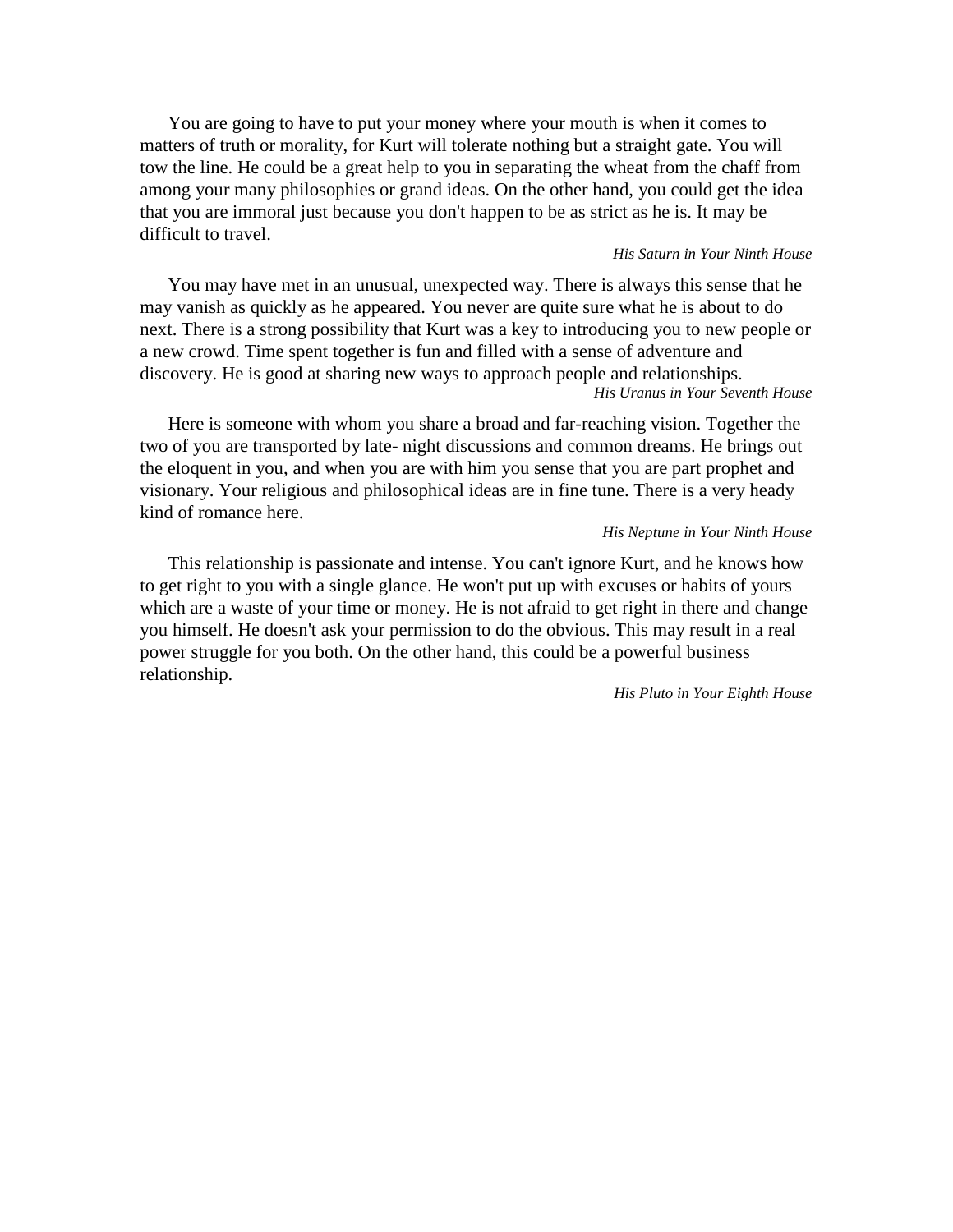# **Report for Goldie Hawn Strengths in your relationship with Kurt Russell**

Kurt is probably adept at putting some of your ambitions into words. You can see that he understands your feelings and what motivates you. This makes for many highly spirited exchanges.

*Your Mars Trine His Mercury (orb: 00 13')*

This could be a real working relationship. Kurt has an organizing effect on you, and brings discipline and good sense to any project the two of you engage in. Although somewhat cool and conservative, this has every sign of being a very durable relationship. *Your Sun Sextile His Saturn (orb: 00 18')*

You are wholeheartedly supportive of Kurt's values and ideals. You are his best fan. He is always appreciative of your feelings and moods, with the result that you feel very much valued. This is a very nice arrangement.

*Your Moon Sextile His Venus (orb: 00 59')*

You somehow are able to put Kurt's dreams and ideals into words. He finds you very imaginative, even eloquent, and may love poetry and music that you write. There is a basic sense of shared ideals, and you have long dreamy conversations.

*Your Mercury Sextile His Neptune (orb: 01 58')*

This is an easygoing relationship with plenty of give and take on both sides and very little friction. There is a tendency to identify with one another, and you both have a great deal in common.

*Your Sun Trine His Sun (orb: 02 41')*

He manages to exert a good influence on your drive to succeed, bringing discipline and order that you may lack. There could be a long-term and hard-working relationship. He manages your talents with skill and understanding.

*Your Mars Sextile His Saturn (orb: 02 52')*

He finds you willing and able to discuss even the most sensitive, personal, and psychological issues. You naturally understand the changes he's going through, and you have a knack for putting them into words. This could be a fine business relationship because both of you can concentrate on the essentials.

*Your Mercury Trine His Pluto (orb: 02 54')*

He has a way with words which you find flattering and interesting, since the subject is often you. He loves to talk to you and may also write you letters. You find him stimulating mentally, and communication is most often smooth.

*Your Sun Trine His Mercury (orb: 03 23')*

You can see and understand where he is coming from. You like his sense of values, and aren't afraid to tell him about it. He values you for your mentality and skill with words. He likes the way you think.

*Your Mercury Trine His Venus (orb: 04 41')*

This is about as close to a mutual admiration society as any two are likely to get. Kurt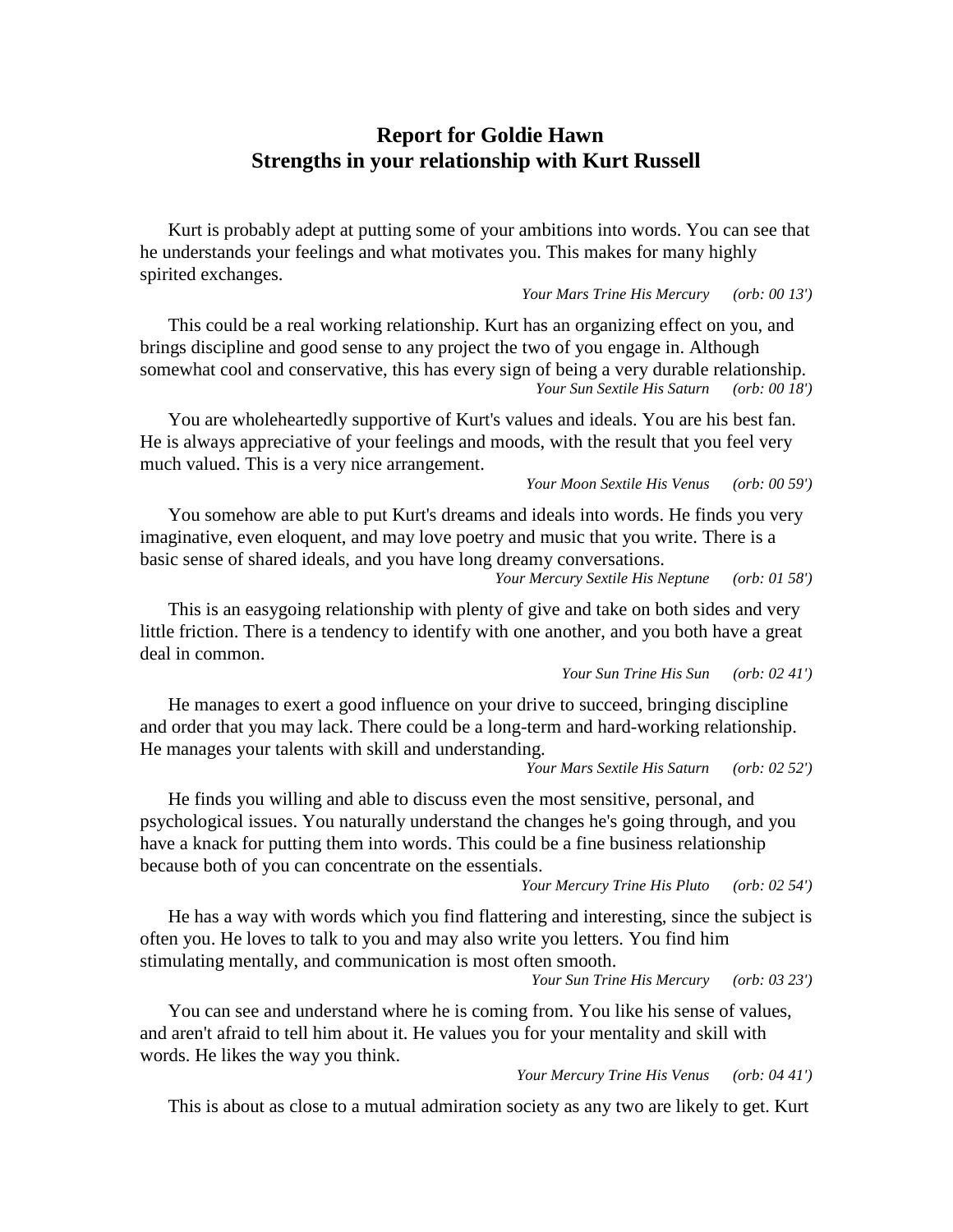is very supportive of your values and ideals. You might even feed on this. You have always felt simple admiration and love for him. You just like the way he feels. *Your Venus Trine His Moon (orb: 05 38')*

This could be an excellent partnership, whether romantic or otherwise. You feel that you can really get behind Kurt and push him on to new heights. Feelings run high, and there is always lots of action.

*Your Mars Trine His Sun (orb: 05 51')*

You value his independent ways. You love how he is often surprising you, and doing new things to get your attention. You always respond with warmth and appreciation. You feel that he values your ideals, knowing they are unique.

*Your Venus Trine His Uranus (orb: 06 14')*

Kurt may be one of your most valuable assets and have a great influence on your career and life direction. Through his support you may succeed in finding solutions to many a problem. You work well together and would make good partners.

*Your Sun Trine His Jupiter (orb: 07 09')*

You both probably love music, theater, and -- above all -- the movies. He finds you very supportive when it comes to his dreams and fantasies. You probably find it easy to get lost together in any of a number of imaginative activities. You tend to get emotionally very clear and high when the two of you are together.

*Your Moon Trine His Neptune (orb: 07 38')*

You tend to support and encourage an independent streak in Kurt. You don't mind that he enjoys being a little different. You find him emotionally stimulating, and even unique. He may have introduced you to new attitudes toward home and family, and new ways of feeling.

*Your Moon Conjunction His Uranus (orb: 09 01')*